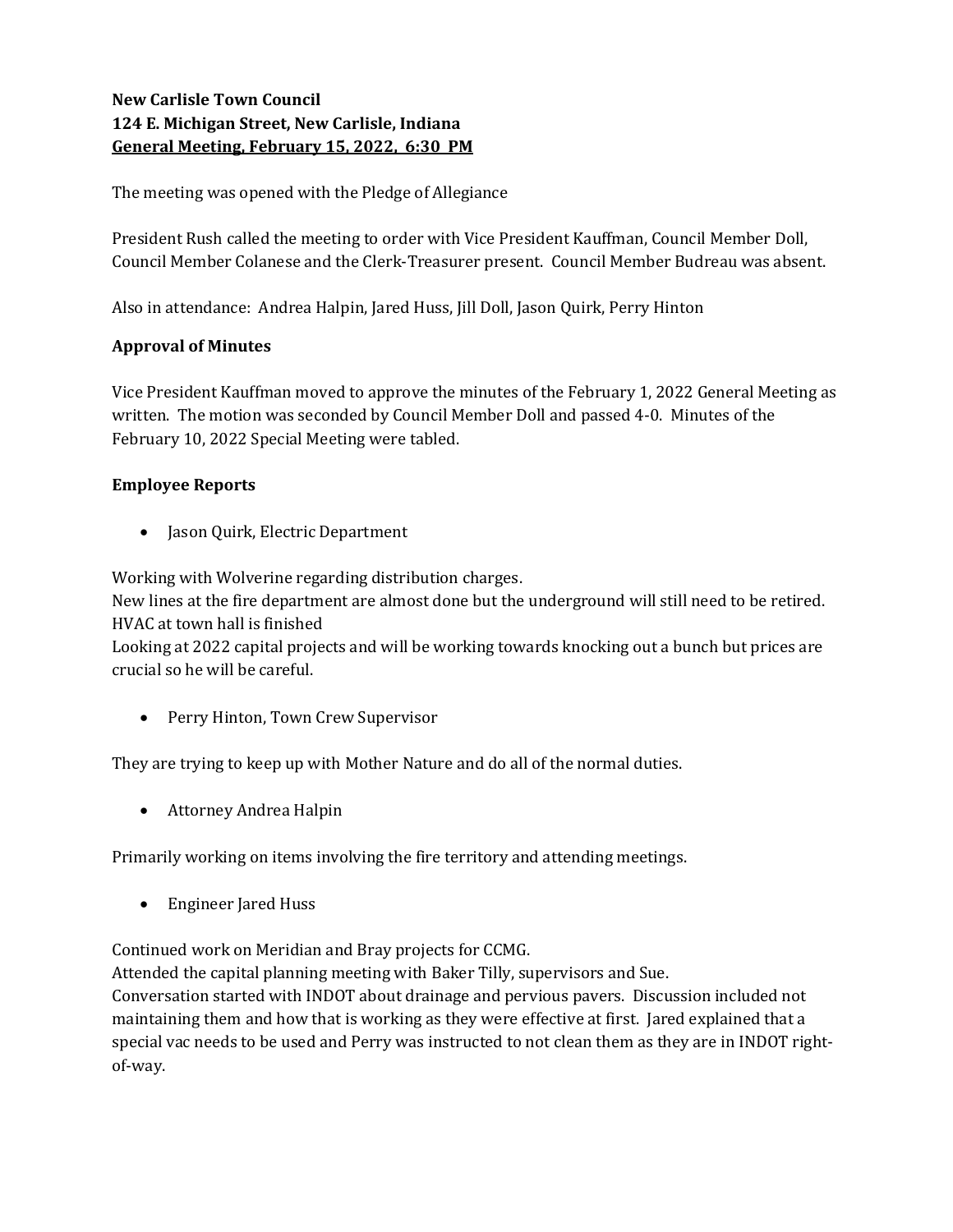# New Carlisle Town Council General Meeting, February 15, 2022, 6:30 PM **Page 2** Page 2

Vice President Kauffman shared that in going through old photos at HNC they found several that showed water issues in town, including a raft floating down Front Street and people swimming in the viaduct.

## New Business

Baker Tilly Agreement for Electric Rate Analysis

Sue informed the Council that Baker Tilly feels that it is a good time to move forward with an electric rate analysis as it has been some time since rates were looked at and considering the large amount of information we are putting together for other projects, it will be a significant savings of time and money to do the analysis now.

Council Member Doll moved to approve the agreement as presented. The motion was seconded by Vice President Kauffman and passed 4-0.

• Outstanding Checks

Sue presented a list of checks outstanding two or more years as of December 31, 2021 to the Council. A motion to approve the list of outstanding checks as presented and remove them from the outstanding checks list and receipt them back into their respective funds was made by Vice President Kauffman and seconded by Council Member Doll. The motion carried 4-0.

### Ordinances and Resolutions

• Ordinance #1422 – An ordinance to amend the fee for fingerprints

President Rush read Ordinance #1422 by caption only for the third and final reading. A motion to approve Ordinance #1422 was made by Council Member Doll and seconded by Vice President Kauffman. The motion carried 4-0.

### Council Reports

### Vice President Kauffman

Thursday night is the Comp Plan draft presentation and she plans to present a Cliff notes version of the finished chapters and power point. Jared will moderate the meeting.

Vice President Kauffman attended the SJC Comprehensive Task Force meeting last week and Will Miller was their representing Olive Township. She felt it was a good meeting with good conversation about growth and all sorts of things with many meetings to come.